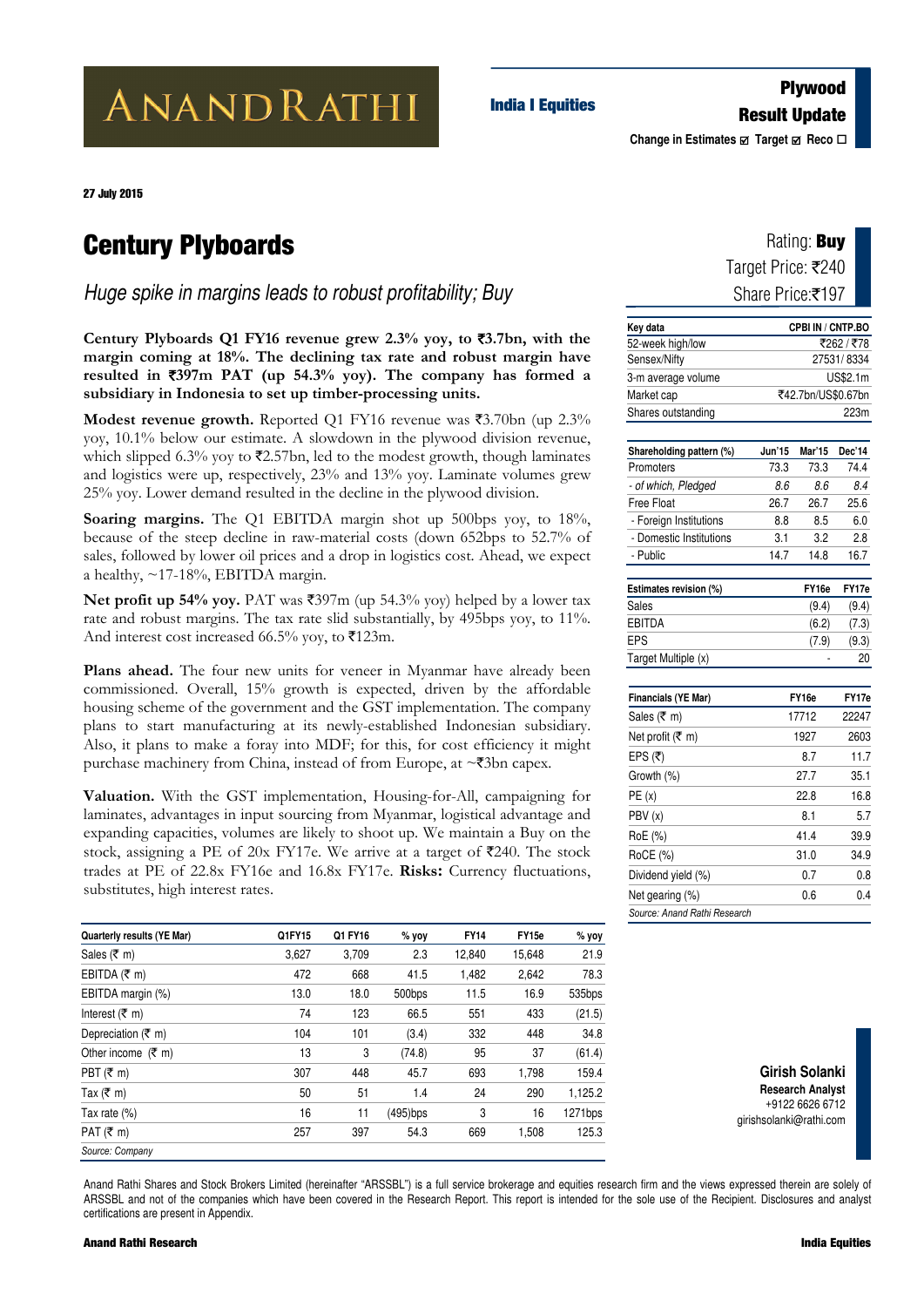## **Quick Glance – Financials and Valuations**

| Fig 1 – Income statement ( $\overline{\tau}$ m) |             |             |             |        |        |  |  |  |
|-------------------------------------------------|-------------|-------------|-------------|--------|--------|--|--|--|
| Year-end: Mar                                   | <b>FY13</b> | <b>FY14</b> | <b>FY15</b> | FY16e  | FY17e  |  |  |  |
| Net revenues                                    | 11,311      | 12,840      | 15,648      | 17,712 | 22,247 |  |  |  |
| Revenue growth (%)                              | 1.14        | 13.51       | 21.87       | 13.19  | 25.61  |  |  |  |
| - Oper. expenses                                | 10,183      | 11,327      | 13,006      | 14,570 | 18,279 |  |  |  |
| <b>EBIDTA</b>                                   | 1,129       | 1,512       | 2,642       | 3,142  | 3,969  |  |  |  |
| EBITDA margin (%)                               | 9.98        | 11.78       | 16.89       | 17.74  | 17.84  |  |  |  |
| - Interest expenses                             | 390         | 551         | 433         | 410    | 363    |  |  |  |
| - Depreciation                                  | 267         | 332         | 448         | 476    | 546    |  |  |  |
| + Other income                                  | 73          | 95          | 37          | 38     | 39     |  |  |  |
| - Tax                                           | 17          | 24          | 290         | 367    | 496    |  |  |  |
| Effective tax rate (%)                          | 3.19        | 3.27        | 16.12       | 16.00  | 16.00  |  |  |  |
| <b>Reported PAT</b>                             | 527         | 700         | 1,508       | 1,927  | 2,603  |  |  |  |
| +/- Extraordinary items                         |             |             |             |        |        |  |  |  |
| <b>Adjusted PAT</b>                             | 527         | 700         | 1,508       | 1,927  | 2,603  |  |  |  |
| PAT growth (%)                                  | (12.4)      | 32.9        | 115.5       | 27.7   | 35.1   |  |  |  |
| Adj. FDEPS (₹/share)                            | 2.4         | 3.1         | 6.8         | 8.7    | 11.7   |  |  |  |
| Adj. FDEPS growth (%)                           | (12.4)      | 32.9        | 115.5       | 27.7   | 35.1   |  |  |  |
| Source: Company, Anand Rathi Research           |             |             |             |        |        |  |  |  |
|                                                 |             |             |             |        |        |  |  |  |

### **Fig 3 – Cash-flow statement (**` **m)**

| Year-end: Mar                         | <b>FY13</b> | <b>FY14</b> | <b>FY15</b> | FY16e | FY17e |
|---------------------------------------|-------------|-------------|-------------|-------|-------|
| PAT                                   | 527         | 700         | 1,508       | 1,927 | 2,603 |
| Non-cash items<br>$+$                 | 269         | 329         | 383         | 476   | 546   |
| Cash profit                           | 796         | 1,029       | 1,891       | 2,403 | 3,149 |
| - Incr./(Decr.) in WC                 | 545         | 735         | 935         | 99    | 1,530 |
| Operating cash-flow                   | 252         | 293         | 956         | 2,304 | 1,619 |
| Capex                                 | 377         | 423         | 457         | 1,000 | 520   |
| Free-cash flow                        | (126)       | (130)       | 499         | 1,304 | 1,099 |
| Dividend                              | 65          | 252         | 521         | 364   | 417   |
| + Equity raised                       | (1,090)     | (31)        | (26)        | (0)   | 0     |
| + Debt raised                         | 1,082       | 17          | 109         | (909) | (450) |
| Investments                           | (576)       | 222         | 72          | 0     | 0     |
| - Misc. items                         | 0           | 0           | 0           | 0     | 0     |
| Net cash-flow                         | 377         | (617)       | (10)        | 30    | 233   |
| + Op. cash & bank bal.                | 421         | 797         | 180         | 170   | 200   |
| CI, cash & bank bal.                  | 797         | 180         | 170         | 200   | 433   |
| Source: Company, Anand Rathi Research |             |             |             |       |       |

| Fig 2 – Balance sheet ( $\overline{\tau}$ m) |             |             |             |       |        |
|----------------------------------------------|-------------|-------------|-------------|-------|--------|
| Year-end: Mar                                | <b>FY13</b> | <b>FY14</b> | <b>FY15</b> | FY16e | FY17e  |
| Share capital                                | 223         | 223         | 223         | 223   | 223    |
| Reserves & surplus                           | 2,274       | 2,692       | 3,653       | 5,215 | 7,402  |
| Net worth                                    | 2,497       | 2,914       | 3,876       | 5,438 | 7,625  |
| Total debt                                   | 4,461       | 4,478       | 4,587       | 3,678 | 3,228  |
| Minority Interest                            | 0           | 0           | 0           | 0     | 0      |
| Def. tax liab. (net)                         | (2)         | (5)         | (70)        | (70)  | (70)   |
| Capital employed                             | 6,956       | 7,386       | 8,392       | 9,045 | 10,782 |
| Net fixed assets                             | 2,217       | 2,307       | 2,316       | 2,840 | 2,814  |
| Investments                                  | 157         | 379         | 451         | 451   | 451    |
| - of which, Liquid                           |             |             |             |       |        |
| Net working capital                          | 3,784       | 4,520       | 5,455       | 5,554 | 7,084  |
| Cash and bank balance                        | 797         | 180         | 170         | 200   | 433    |
| Capital deployed                             | 6,956       | 7,386       | 8,392       | 9,045 | 10,782 |
| Net debt/Equity (x)                          | 1.5         | 1.5         | 1.1         | 0.6   | 0.4    |
| WC days                                      | 79          | 92          | 86          | 91    | 98     |
| Book value (₹/sh)                            | 11          | 13          | 17          | 24    | 34     |
| Source: Company, Anand Rathi Research        |             |             |             |       |        |
|                                              |             |             |             |       |        |

#### **Fig 4 – Ratio analysis @** `**197**

| Year-end: Mar                         | <b>FY13</b> | <b>FY14</b> | <b>FY15</b> | FY16e | FY17e |
|---------------------------------------|-------------|-------------|-------------|-------|-------|
| P/E(x)                                | 83.3        | 62.6        | 29.1        | 22.8  | 16.8  |
| Cash $P/E(x)$                         | 55.2        | 42.5        | 22.4        | 18.2  | 13.9  |
| EV/EBITDA (x)                         | 42.1        | 31.8        | 18.3        | 15.1  | 11.8  |
| EV/sales(x)                           | 4.2         | 3.7         | 3.1         | 2.7   | 2.1   |
| P/B(x)                                | 17.6        | 15.0        | 11.3        | 8.1   | 5.7   |
| Dividend yield (%)                    | 0.1         | 0.5         | 1.0         | 0.7   | 0.8   |
| Dividend payout (%)                   | 10.5        | 31.7        | 29.5        | 16.2  | 13.7  |
| RoE (%)                               | 21.1        | 25.9        | 44.4        | 41.4  | 39.9  |
| RoCE (%)                              | 13.4        | 17.8        | 28.3        | 31.0  | 34.9  |
| Debtor days                           | 55.4        | 54.1        | 54.8        | 57.0  | 60.0  |
| Inventory days                        | 70.2        | 83.2        | 74.7        | 79.0  | 82.0  |
| Payables days                         | 47.1        | 44.9        | 43.1        | 45.0  | 44.0  |
| Working capital days                  | 78.6        | 92.5        | 86.4        | 91.0  | 98.0  |
| Fixed asset T/O (x)                   | 5.1         | 5.6         | 6.8         | 6.2   | 7.9   |
| Debt to equity $(x)$                  | 1.8         | 1.5         | 1.2         | 0.7   | 0.4   |
| Source: Company, Anand Rathi Research |             |             |             |       |       |

**Fig 6 – Revenue Breakup (FY15)**



### **Fig 5 – PE band**

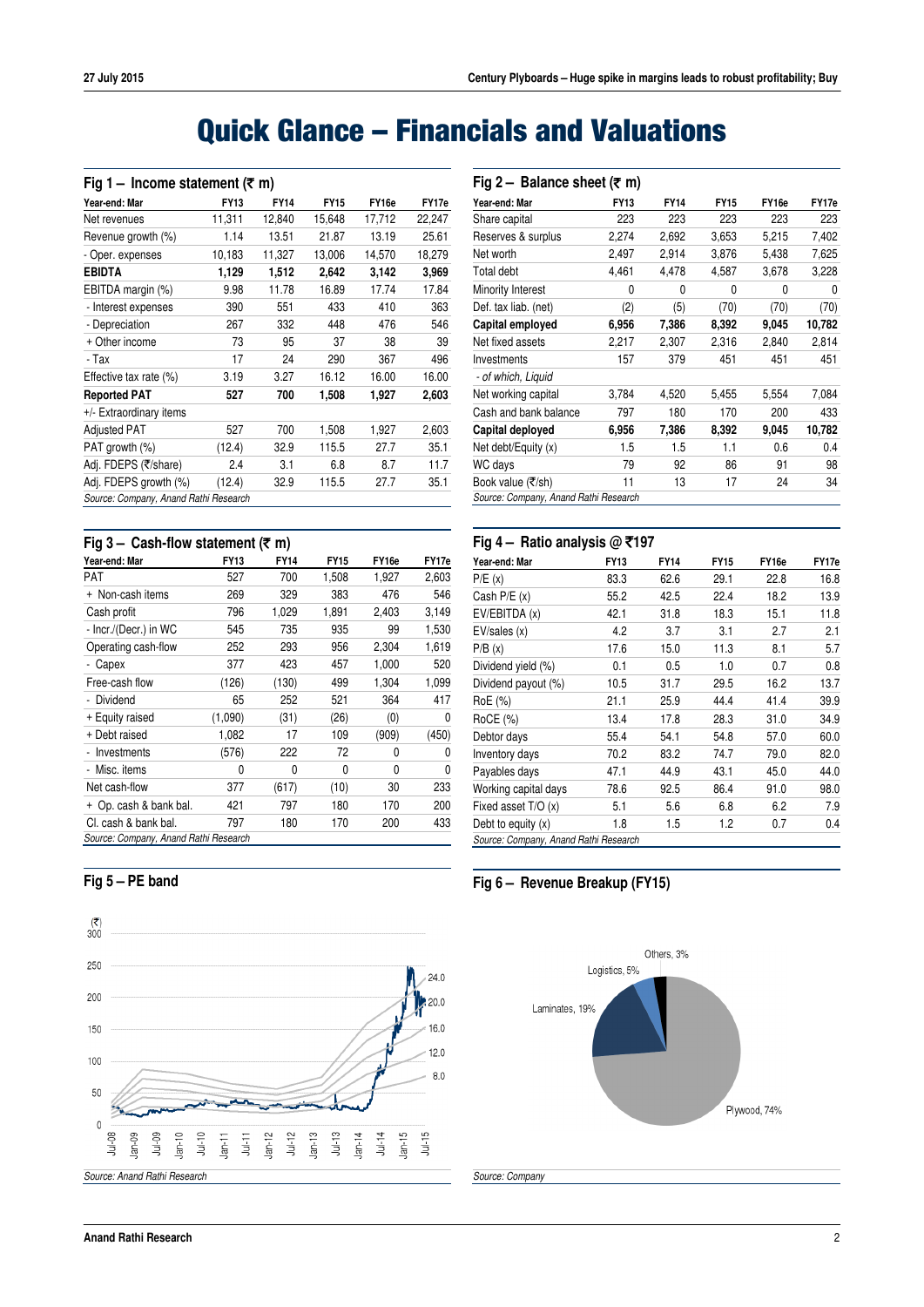## **Result Highlights**

#### **Robust operating performance**

For Q1 FY16 Century Plyboards reported  $\overline{53.70}$ bn revenue (up 2.3% yoy), 10.1% below our estimated  $24.12$ bn. This was driven by the 23% yoy growth in laminates and the 13% yoy growth in logistics. The Q1 EBITDA margin expanded 500bps yoy to 18%, assisted by low rawmaterial costs.

Ahead, with the focus on backward integration, the operating margin is likely to improve. Because of the healthy margins and the low tax rate, profit grew 54% yoy, to  $\overline{5397m}$ , beating our estimate by 14%. The EBIT margins in plywood and in laminates grew, respectively, 440bps yoy to 17% and 720bps to 13.1%. With mounting capacity and greater utilisation, return ratios could rise. In the coming 2-3 years. a healthy, ~35-40%, RoE is expected.

| Fig $7-$<br><b>Quarterly results</b> |         |         |       |         |        |          |        |
|--------------------------------------|---------|---------|-------|---------|--------|----------|--------|
| (₹m)                                 | Q1 FY15 | Q1 FY16 | % var | Q4 FY15 | % var  | Q1 FY16e | % var  |
| Sales                                | 3,627   | 3,709   | 2.3   | 4,092   | (9.4)  | 4,126    | (10.1) |
| <b>EBIDTA</b>                        | 472     | 668     | 41.5  | 793     | (15.9) | 615      | 8.5    |
| PBT                                  | 307     | 448     | 45.7  | 593     | (24.6) | 434      | 3.0    |
| PAT                                  | 257     | 397     | 54.3  | 480     | (17.3) | 347      | 14.2   |
| Source: Anand Rathi Research         |         |         |       |         |        |          |        |

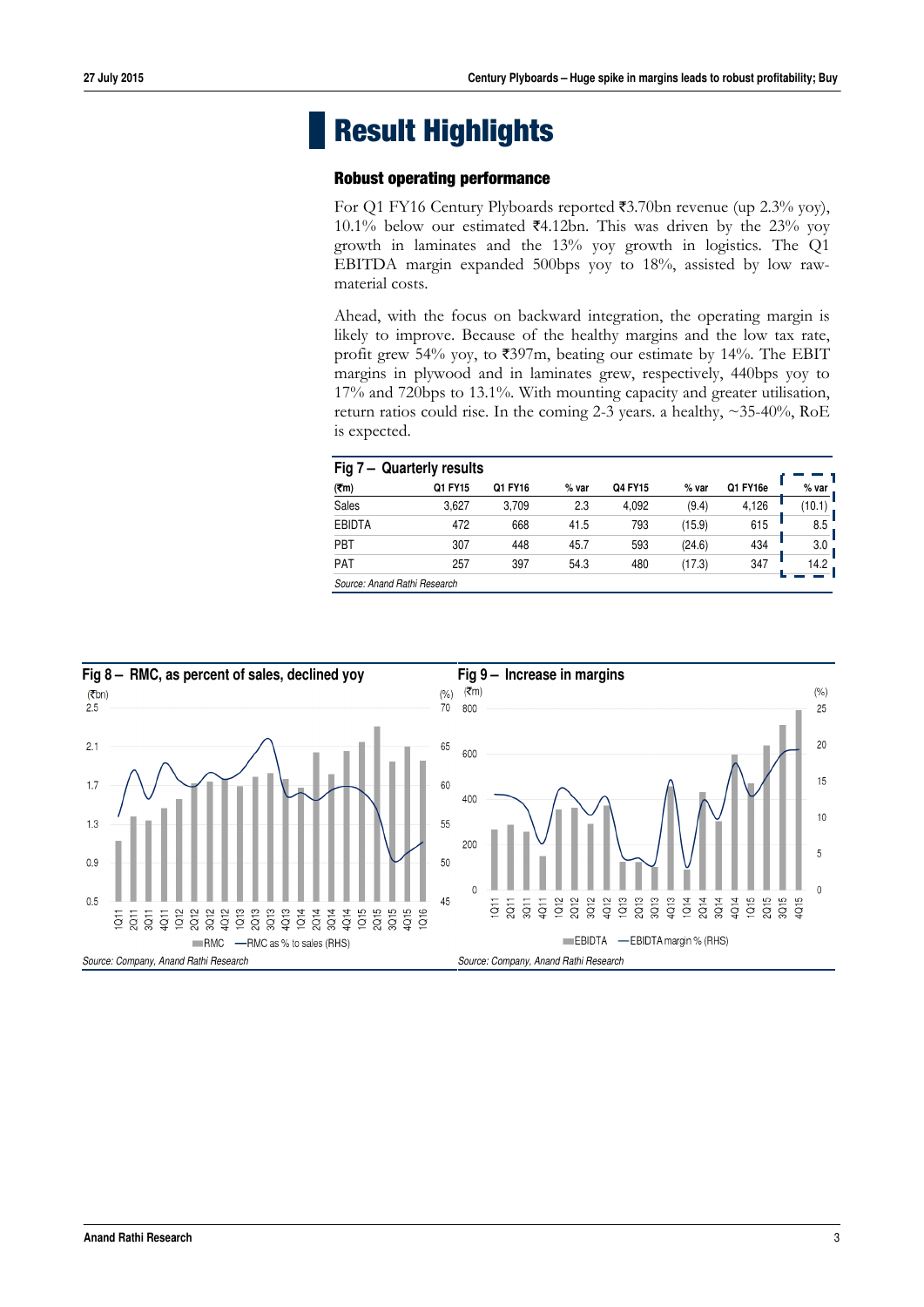## **Valuation**

With the GST implementation, a shift from the informal to the regulated market is expected, furthering the company's prospects. The Housing-for All initiative would help the company grow. It is aggressive in brand publicity and has begun to promote its brands. The separate campaign for laminates would help it improve its operational efficiency.

At the ruling price of  $\overline{5197}$ , the stock trades at 22.8x FY16e P/E and 15.1x EV/EBIDTA. We believe that the strong return ratios, improving freecash flows and constant payouts would drive growth. On the above analysis, we maintain a Buy on the stock, assigning a PE of 20x to FY17e earnings, and arrive at a price target of  $\overline{\epsilon}240$ .

#### **Other concall highlights:**

- The margins are better because of lower raw-material prices and the company's not reducing its selling prices.
- The company plans to enter the MDF sub-segment; for this it will purchase machinery from China at  $\sim$ ₹3bn capex (400 cubic metres a day). The market for MDF is better in south India than in north India, and demand in south India has fully recovered.
- Plantation timber prices are going down due to lower demand.
- $\blacksquare$  The Sainik brand registered 12% yoy growth.

#### **Risks**

- **High degree of currency volatility:** Since the company imports a major portion of its raw material, currency fluctuation would affect its margin. At present, raw-material costs constitute about 60% of net sales.
- **Threat from substitutes:** The shifting focus of consumers from plywood to multi-density fiberboard (MDF, less expensive than plywood) would pose a threat to the company.
- Higher interest rate: Century Plyboards' exposure to interest-rate fluctuations in its foreign-currency borrowing could bother it.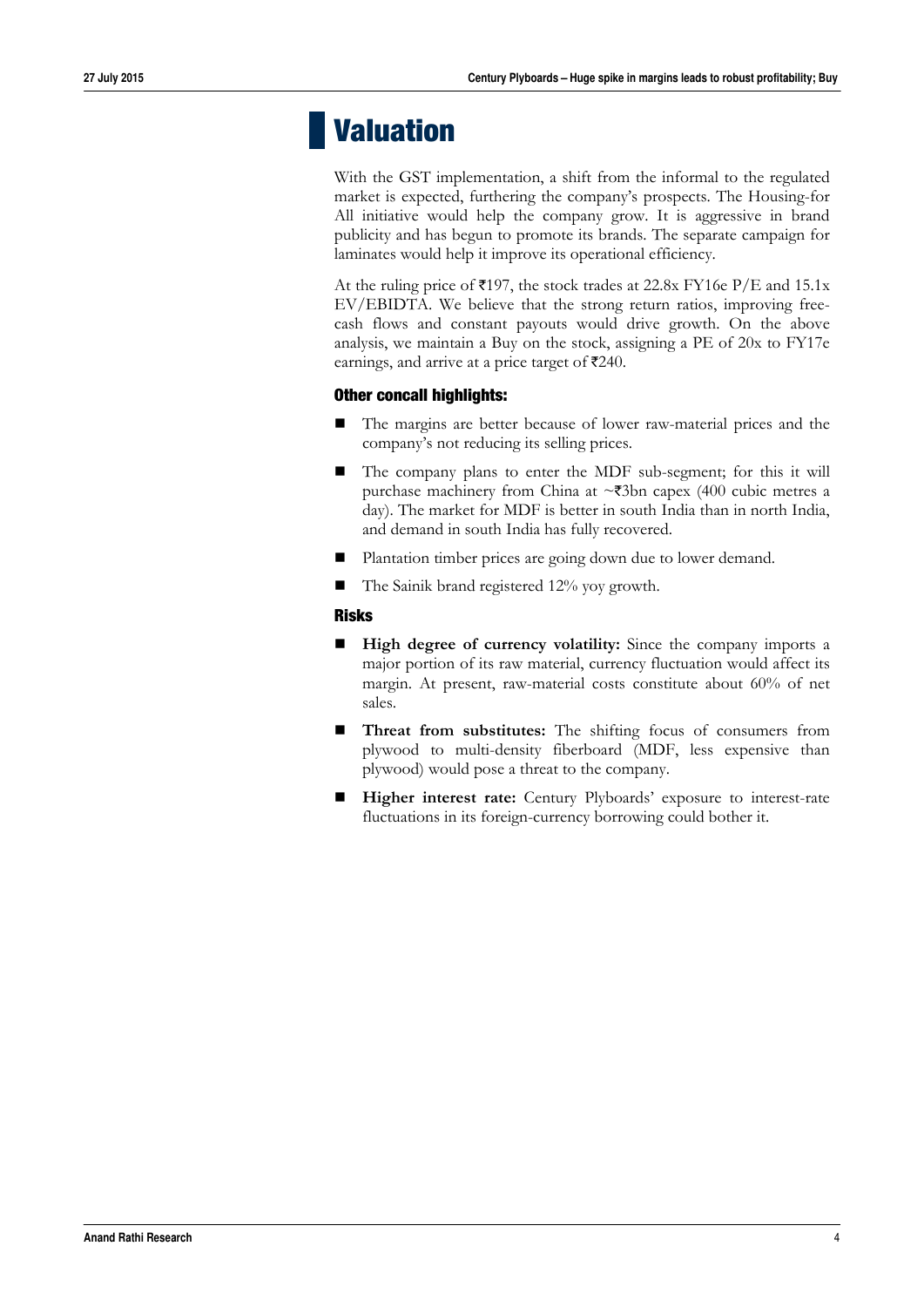#### **Appendix**

#### **Analyst Certification**

The views expressed in this Research Report accurately reflect the personal views of the analyst(s) about the subject securities or issuers and no part of the compensation of the research analyst(s) was, is, or will be directly or indirectly related to the specific recommendations or views expressed by the research analyst(s) in this report. The research analysts are bound by stringent internal regulations and also legal and statutory requirements of the Securities and Exchange Board of India (hereinafter "SEBI") and the analysts' compensation are completely delinked from all the other companies and/or entities of Anand Rathi, and have no bearing whatsoever on any recommendation that they have given in the Research Report.

#### **Important Disclosures on subject companies Rating and Target Price History (as of 27 July 2015)**



#### **Anand Rathi Ratings Definitions**

Analysts' ratings and the corresponding expected returns take into account our definitions of Large Caps (>US\$1bn) and Mid/Small Caps (<US\$1bn) as described in the Ratings Table below:

| <b>Ratings Guide</b>                                                                                                      |      |           |         |
|---------------------------------------------------------------------------------------------------------------------------|------|-----------|---------|
|                                                                                                                           | Buy  | Hold      | Sell    |
| Large Caps (>US\$1bn)                                                                                                     | >15% | $5 - 15%$ | $< 5\%$ |
| Mid/Small Caps ( <us\$1bn)< td=""><td>&gt;25%</td><td><math>5 - 25%</math></td><td><math>&lt; 5\%</math></td></us\$1bn)<> | >25% | $5 - 25%$ | $< 5\%$ |
|                                                                                                                           |      |           |         |
| Anand Rathi Research Ratings Distribution (as of 27 July 2015)                                                            |      |           |         |
|                                                                                                                           | Buy  | Hold      | Sell    |
| Anand Rathi Research stock coverage (196)                                                                                 | 60%  | 27%       | 13%     |
| % who are investment banking clients                                                                                      | 4%   | $0\%$     | 0%      |

#### **Research Disclaimer and Disclosure inter-alia as required under Securities and Exchange Board of India (Research Analysts) Regulations, 2014**

Anand Rathi Share and Stock Brokers Ltd. (hereinafter refer as ARSSBL) (Research Entity) is a subsidiary of Anand Rathi Financial Services Ltd. ARSSBL is a corporate trading and clearing member of Bombay Stock Exchange Ltd, National Stock Exchange of India Ltd. (NSEIL), Multi Stock Exchange of India Ltd (MCX-SX), United Stock Exchange and also depository participant with National Securities Depository Ltd (NSDL) and Central Depository Services Ltd. ARSSBL is engaged in the business of Stock Broking, Depository Participant and Mutual Fund distributor.

The research analysts, strategists, or research associates principally responsible for the preparation of Anand Rathi research have received compensation based upon various factors, including quality of research, investor client feedback, stock picking, competitive factors and firm revenues.

General Disclaimer: This Research Report (hereinafter called "Report") is meant solely for use by the recipient and is not for circulation. This Report does not constitute a personal recommendation or take into account the particular investment objectives, financial situations, or needs of individual clients. The recommendations, if any, made herein are expression of views and/or opinions and should not be deemed or construed to be neither advice for the purpose of purchase or sale of any security, derivatives or any other security through ARSSBL nor any solicitation or offering of any investment /trading opportunity on behalf of the issuer(s) of the respective security (ies) referred to herein. These information / opinions / views are not meant to serve as a professional investment guide for the readers. No action is solicited based upon the information provided herein. Recipients of this Report should rely on information/data arising out of their own investigations. Readers are advised to seek independent professional advice and arrive at an informed trading/investment decision before executing any trades or making any investments. This Report has been prepared on the basis of publicly available information, internally developed data and other sources believed by ARSSBL to be reliable. ARSSBL or its directors, employees, affiliates or representatives do not assume any responsibility for, or warrant the accuracy, completeness, adequacy and reliability of such information / opinions / views. While due care has been taken to ensure that the disclosures and opinions given are fair and reasonable, none of the directors, employees, affiliates or representatives of ARSSBL shall be liable for any direct, indirect, special, incidental, consequential, punitive or exemplary damages, including lost profits arising in any way whatsoever from the information / opinions / views contained in this Report. The price and value of the investments referred to in this Report and the income from them may go down as well as up, and investors may realize losses on any investments. Past performance is not a guide for future performance. ARSSBL does not provide tax advice to its clients, and all investors are strongly advised to consult with their tax advisers regarding taxation aspects of any potential investment.

Opinions expressed are our current opinions as of the date appearing on this Research only. We do not undertake to advise you as to any change of our views expressed in this Report. Research Report may differ between ARSSBL's RAs and/ or ARSSBL's associate companies on account of differences in research methodology, personal judgment and difference in time horizons for which recommendations are made. User should keep this risk in mind and not hold ARSSBL, its employees and associates responsible for any losses, damages of any type whatsoever.